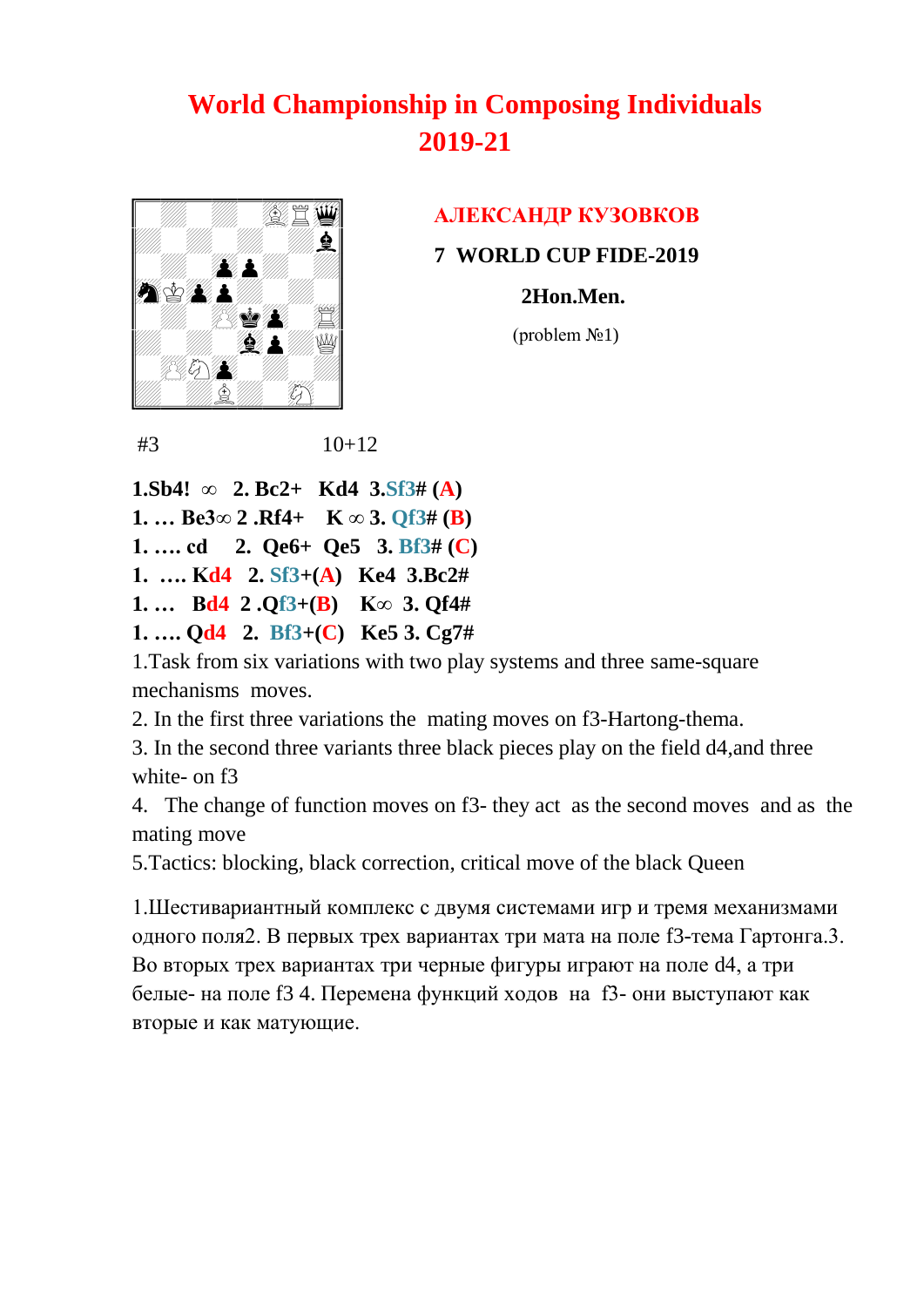

# **AЛЕКСАНДР КУЗОВКОВ 8 WORLD CUP FIDE-2020 CUP WINNER — GOLD MEDAL- 1 PRISE**

 $$ 

#3 14+11

**1.f8S! ∞ 2. Sd7+ Kd5 3.Ba2# 1. … c6xd5 2 .Sxd4! ∞ 3. Sd7# 1. …. Sc7xd5 2. e3xd4+! Kf4 3. Se6# 1. …. Se7xd5 2. Bxd4+! Kd6 3.bxc8S# 1. … Kxd5 2 .Rdxd4+! Ke5/ Kc5 3. Bd6# /Sd7# 1. …. Bxd5 2. Rfxd4! ∞ 3. f4# 2…Bf3/Se6 3.Bd6#/Sd7#** 

The mechanism of a single field in 5 variants in the game of white and black pieces.5 black pieces are protected by a move on the d5 field, and in response, 5 white pieces play on the d4 field. The first implementation of such idea in 5 variants. The problem also has a choice of the first move. 1.f8Q? Kxd5!

Механизм одного поля в 5 вариантах в игре белых и черных фигур. 5 черных фигур защищаются ходом на поле d5, и в ответ 5 белых фигур играют на поле d4. Первая реализация такой идеи в 5 вариантах. Есть также выбор первого хода. 1.f8Q? Kxd5!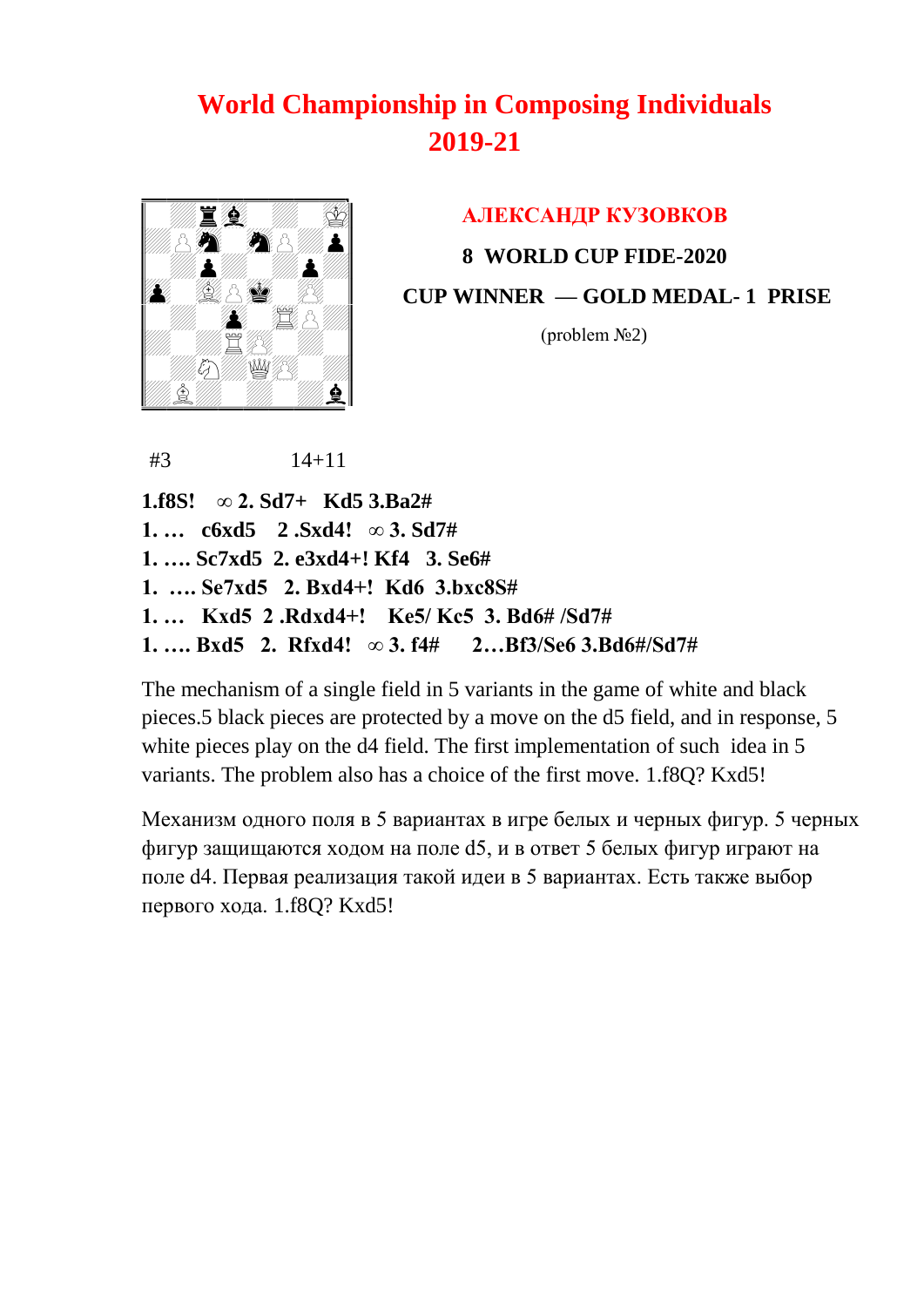

#### **AЛЕКСАНДР КУЗОВКОВ**

 **9 WORLD CUP FIDE-2021**

 **SILBER MEDAL- 2 PRISE** 

 $$ 

#3 13+11

**1.Qe3!** ~ 2. Rb4 ~ 3.d3xe4# (A) 2... e4xd3(a) 3.Qe5# 2... e5xf4(b) 3.Qd4# **1. … e4xd3(a) 2.Qxd3+ Kxc5 3. Se4# (B)** 

**1. … e5xf4(b) 2. Sxf4+ Ke5 3. Qxe4# (C)** 

**1. … Rxg5 2 .Sf6+ e7xf6 3. Bxe4# (D)** 

**1. … Bb3 2.d3xe4+(A) Kc4 3. c2xb3#** 

**1.** …a5 2. Sxe4 (**B**) ~ 3. Sc3#

**1. …. Bb1 2.Qxe4+(C) Kc5 3. Qc4#** 

**1. …. Bb6 2.Bxe4+(D) Kxf6 3. Rxe7#** 

1.The mechanism of a single field in 8 variants in the game of white pieces.

2.Four white pieces play on the e4 field on the second move and the same 4 pieces play on the same field on the mating move.

3.Harthong's theme - mats from one field in 4 variants.

4.Changing the functions of moves : the second moves become mating moves.

5.Babouchka theme-a change in the game of defense e4xd3(a) and e5xf4(b) compared to the threat.

6.The first implementation of such idea in 8 variants.

1. Механизм единого поля в 8 вариантах в игре белых фигур.

2. Четыре белые фигуры играют на поле e4 на втором ходу, и те же 4 фигуры играют на том же поле на матующем ходу.

3. Тема Гартонга - маты с одного поля в 4 вариантах.

4. Изменение функций ходов: вторые ходы становятся матующими ходами.

5.Тема Babouchka - перемена игры на защиты e4xd3(a) и e5xf4(b) по сравнению с угрозой.

6. Первая реализация такой идеи в 8 вариантах.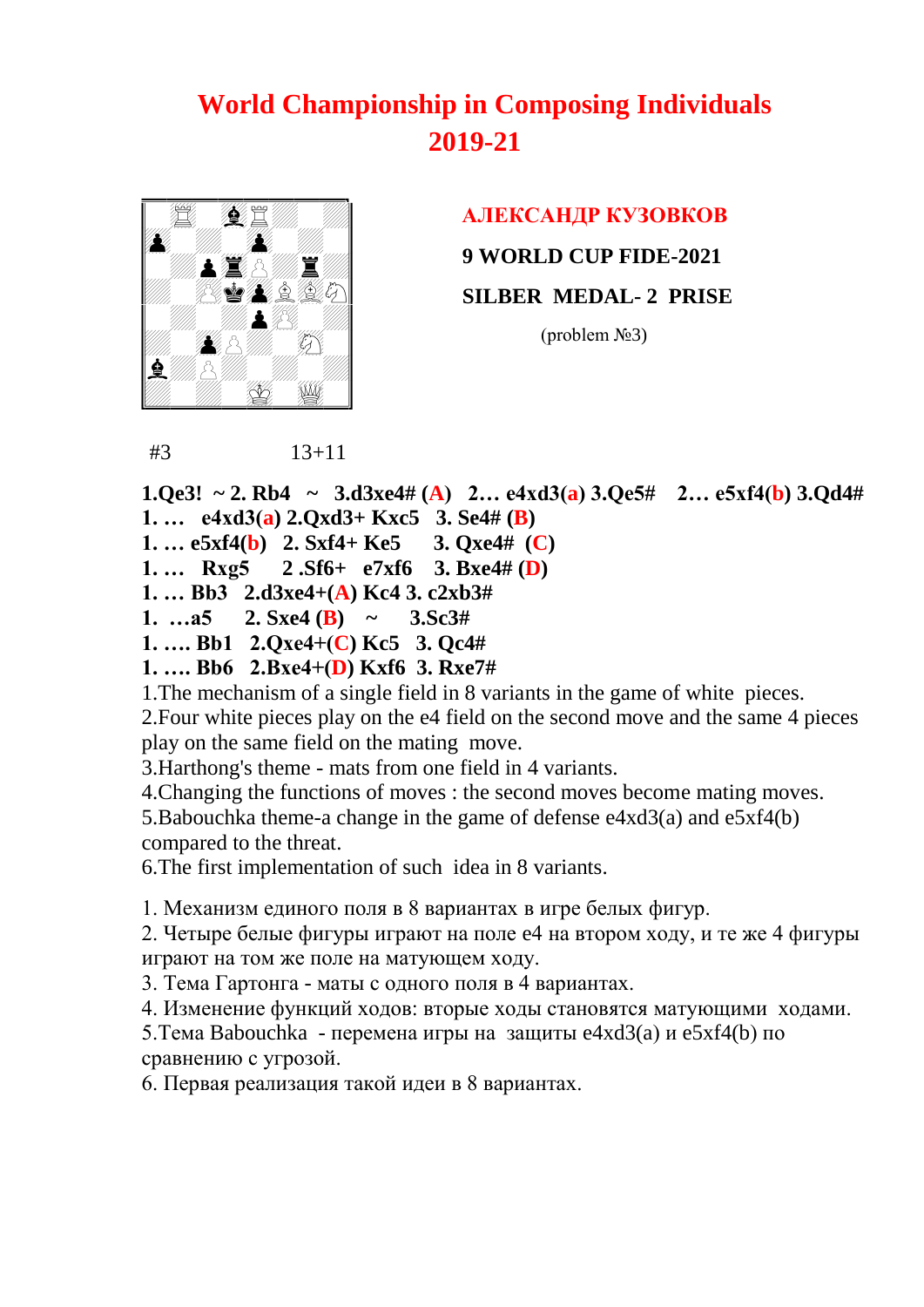

 **AЛЕКСАНДР КУЗОВКОВ «ЖИГУЛЁВСКИЕ ЗОРИ-2021» 1 PRISE** 

(problem №4)

 $#3$  8+10

- **1. Qe7! ∞ 2.Bd5+ Sf4/Ke5 3. Qe4#/ Re4 #**
- **1 …Bd1 2. Bf3+ Sf4/Ke5 3. Rd3#/ Sd3 #**
- **1 …Re8 2. Bd3+ Sf4/Ke5 3. Sc2#/ Sd7 #.**
- **1…f5 2. Bf5+ Sf4/Ke5 3.Qg7#/Qe6#**
- **1 … Sf4 2. Rd3 + Bd3/Sd3 3. Sb3#/ Bd3 #**

The theme of Visserman and the theme of Zagoruiko 4x2 and the star of the white bishop on the second move. In two versions, mats from the same field.

Тема Виссермана и тема Загоруйко 4х2 и звезда белого слона на втором ходу. В двух вариантах маты с одного поля.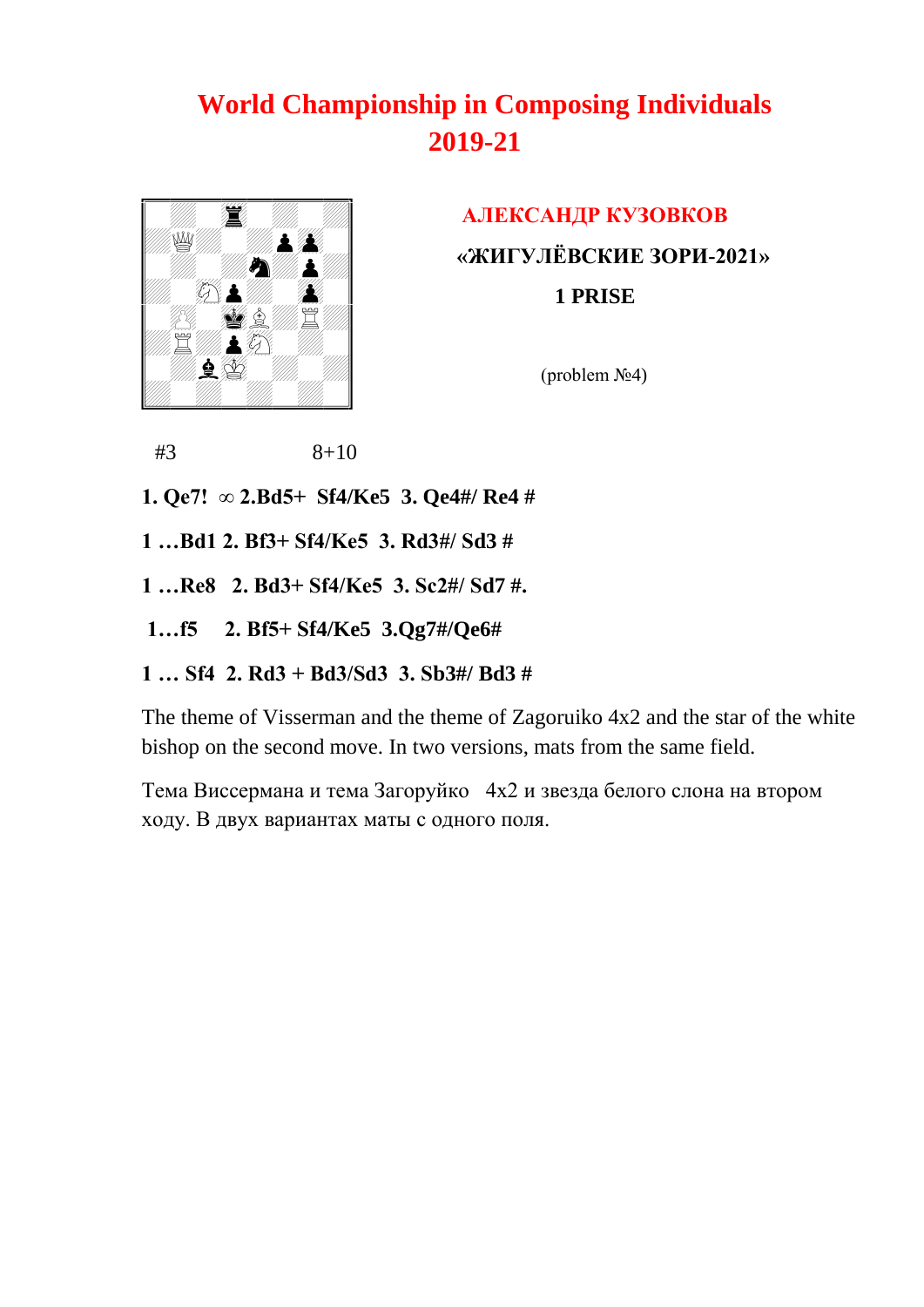

### **AЛЕКСАНДР КУЗОВКОВ**

 **HURRI HURME MT -2020** 

 **1 Men.Hon.**

 $$ 

 $#3$  12+12 **1.Bc8 ∞ 2.Bf5! Qxg6 3.Rd7# (A)** 

**1…Sxb5 2. Rc4! Rc1 3. Sf4# (B)** 

The first pair of variants with anti-critical moves of white pieces.

Первая пара вариантов с антикритическими ходами белых фигур.

#### **1…Qg6 2. Be6+ fe 3. Rd7#(A)**

### **1…Rb1 2. Rd4+ cb 3. Sf4# (B)**

Two variants with blocking fields and the victims of the thematic white pieces. Два варианта с блокированием полей и жертвами тематических чѐрных фигур.

#### **1 … f5 2. Rd7+ (A) Ke6 3.Sf4# (B)**

### **1…с3 2. Sf4 +(B) Kd4 3. Rd7#(A)**

Two variants with blocking fields and the alternation of moves of white AB-BA. Два варианта с блокированием полей и чередованием ходов белых AB- BA. Six-variant tactical complex. Adabashev syntez 2+2+2.

Шестивариантный тактический комплекс.Синтез Адабашева 2+2+2.